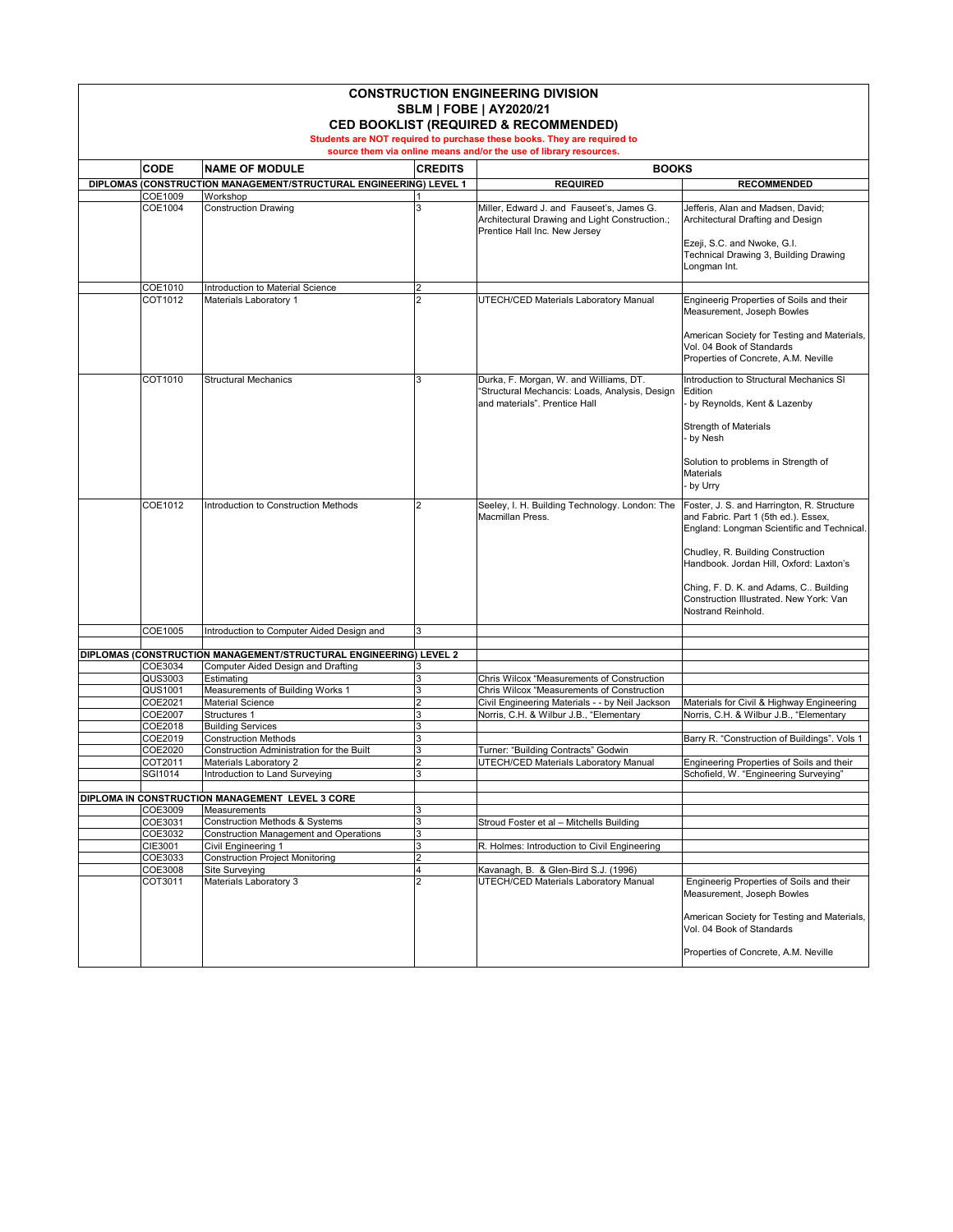| DIPLOMA IN STRUCTURAL ENGINEERING LEVEL 3 CORE |                                        |                |                                                                          |                                                                                                                  |
|------------------------------------------------|----------------------------------------|----------------|--------------------------------------------------------------------------|------------------------------------------------------------------------------------------------------------------|
| COE3010                                        | Theory of Structures                   | 3              | Morley:<br>Theory of Structures                                          |                                                                                                                  |
|                                                |                                        |                | Gaylord, E. H. & Gaylord C. N. : Structural<br>Engineers' Handbook       |                                                                                                                  |
|                                                |                                        |                | Merritt, F.S.:<br><b>Standard Handbook for Civil Engineers</b>           |                                                                                                                  |
|                                                |                                        |                | W Fisher, Cassie:<br>Structural Analysis. Longmans                       |                                                                                                                  |
| COE3003                                        | Soil Mechanics                         | $\overline{2}$ | G. N Smith:                                                              |                                                                                                                  |
|                                                |                                        |                | "Elements of Soil Mechanics B.SP                                         |                                                                                                                  |
|                                                |                                        |                | K.Terzaghi: "Soil Mechanics in Engineering<br>Practice"<br>R. Whitlon:   |                                                                                                                  |
|                                                |                                        |                | "Basic Soil Mechanics"                                                   |                                                                                                                  |
|                                                |                                        |                | R.F. Craig:<br>Soil Mechanics"                                           |                                                                                                                  |
|                                                |                                        |                | M. S. Smith: "Soil Mechanics" Longmans                                   |                                                                                                                  |
| COE3031                                        | Construction Methods & Systems         | 3              | Stroud Foster et al - Mitchells Building                                 |                                                                                                                  |
|                                                |                                        |                | Construction series "Structure & Fabric I and II                         |                                                                                                                  |
|                                                |                                        |                | R. Chudley: Building Construction Vols 1-4                               |                                                                                                                  |
|                                                |                                        |                | P. Brett: Formwork & Concrete Practice"<br>Heinemann                     |                                                                                                                  |
| COE3026                                        | Structures 3A - Design and Detailing   | 3              | Reinforced Concrete, Mechanics & Design, 4e<br>by James A. Macgregor     | Reinforced Concrete: A Fundamental<br>Approach, 4e                                                               |
|                                                |                                        |                |                                                                          | by Dr. Edward G. Naway P.E.                                                                                      |
|                                                |                                        |                |                                                                          | Design of Concrete Structures<br>by Winter & Nilson                                                              |
|                                                |                                        |                |                                                                          | Concrete Design Handbook<br>by Canadian Portland Cement Association                                              |
| COE3004                                        | Structures 3B - Design and Detailing   | 3              | Steel Structures, Design & Behavior: Load                                |                                                                                                                  |
|                                                |                                        |                | Resistance Factor Approach, 4e by Charles G.<br>Salmon & John E. Johnson |                                                                                                                  |
|                                                |                                        |                | ACI 318-02, Building Code and Commentary                                 |                                                                                                                  |
|                                                |                                        |                | AISC LRFD -1999 Manual of Steel Construction                             |                                                                                                                  |
| COE3008                                        | <b>Site Surveying</b>                  | 4              | Schofield, W. "Engineering Surveying"                                    |                                                                                                                  |
|                                                |                                        |                | Uren, J. & Price W. "Surveying for Engineers"                            |                                                                                                                  |
| <b>CIE3001</b>                                 | Civil Engineering 1                    | 3              | R. Holmes: Introduction to Civil Engineering                             |                                                                                                                  |
|                                                |                                        |                | Construction                                                             |                                                                                                                  |
|                                                |                                        |                | F. S. Merrit:<br>Standard Handbook for Civil Engineers                   |                                                                                                                  |
| COE3033                                        | <b>Construction Project Monitoring</b> | $\overline{2}$ |                                                                          |                                                                                                                  |
| COT3011                                        | Materials Laboratory 3                 | $\overline{2}$ | UTECH/CED Materials Laboratory Manual                                    | Engineerig Properties of Soils and their<br>Measurement, Joseph Bowles                                           |
|                                                |                                        |                |                                                                          | American Society for Testing and Materials,<br>Vol. 04 Book of Standards<br>Properties of Concrete, A.M. Neville |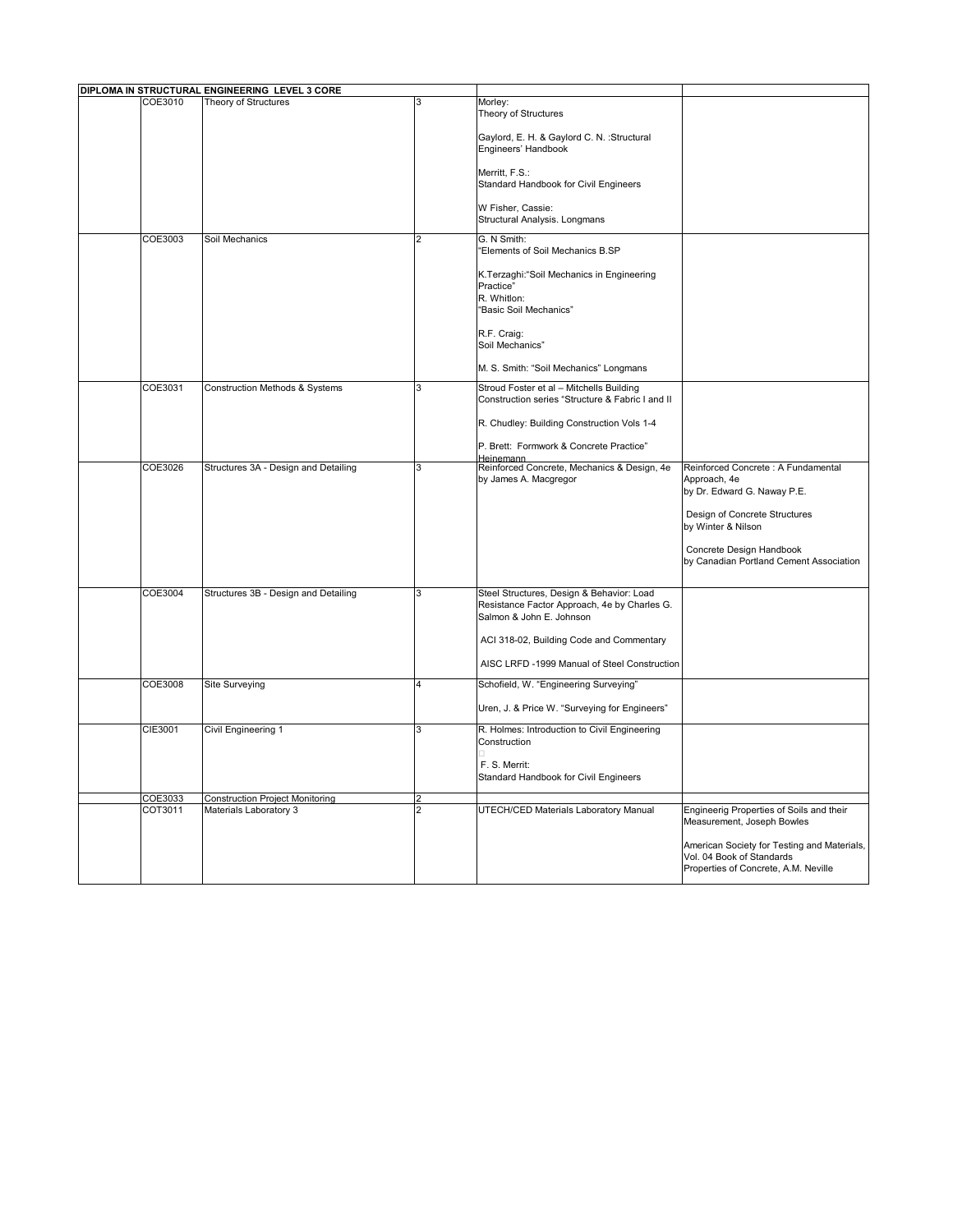| <b>CODE</b>        | <b>NAME OF MODULE</b>                              | <b>CREDITS</b> | <b>BOOKS</b>                                                                                                 |                                        |
|--------------------|----------------------------------------------------|----------------|--------------------------------------------------------------------------------------------------------------|----------------------------------------|
|                    | <b>B.ENG CONSTRUCTION ENGINEERING LEVEL 1 CORE</b> |                | <b>REQUIRED</b>                                                                                              | <b>RECOMMENDED</b>                     |
| COT1012            | Materials Laboratory 1                             |                | UTECH/CED Materials Laboratory Manual                                                                        | Engineerig Properties of Soils         |
| COE1004            | <b>Construction Drawing</b>                        |                |                                                                                                              |                                        |
| COE1010            | <b>Introduction to Material Science</b>            |                |                                                                                                              |                                        |
| COT1010            | <b>Structural Mechanics</b>                        | 3              | Durka, F. Morgan, W. and Williams, DT.                                                                       | <b>Introduction to Structural Mec</b>  |
| COE1012            | <b>Introduction to Construction Methods</b>        | フ              | Chudley, R - Construction Technology                                                                         | Greeno, R. - Building Constru          |
|                    | <b>B.ENG CONSTRUCTION ENGINEERING LEVEL 2 CORE</b> |                |                                                                                                              |                                        |
| COE1002            | <b>Engineering Geology</b>                         |                | Engineering Geology, an Environmental Approach                                                               |                                        |
| COE1005            | Introduction to Computer Aided Design and 3        |                | Kirkpatrick, M. James, The AutoCAD Book:                                                                     |                                        |
| <b>COE2007</b>     | Structures 1                                       |                |                                                                                                              | Norris, C.H. & Wilbur J.B., "Ele       |
| COT2011            | Materials Laboratory 2                             |                | UTECH/CED Materials Laboratory Manual                                                                        | <b>Engineering Properties of Soils</b> |
| COE2014            | Site Surveying                                     |                |                                                                                                              | Schofield, W. "Engineering Su          |
| COE2019            | <b>Construction Methods</b>                        | 3              |                                                                                                              | Barry R. "Construction of Build        |
|                    | <b>B.ENG CONSTRUCTION ENGINEERING LEVEL 3 CORE</b> |                |                                                                                                              |                                        |
| <b>MEE3003</b>     | <b>Fluid Mechanics</b>                             |                |                                                                                                              |                                        |
| MEE2017            | Thermal Fluid Science Lab 1                        |                |                                                                                                              |                                        |
| COE3010            | Theory of Structures                               |                | Morley:                                                                                                      |                                        |
| COE2015            | Measurement & Estimating 1                         |                |                                                                                                              |                                        |
| COE3003            | Soil Mechanics                                     |                | G. N Smith:                                                                                                  |                                        |
| COE3026            | Structures 3A- Design and Detailing                | 3              | Reinforced Concrete, Mechanics & Design, 4e                                                                  | Reinforced Concrete: A Fundame         |
| COE3034            | Computer Aided Design and Drafting                 |                |                                                                                                              |                                        |
| CIE3001            | Civil Engineering 1                                |                | R. Holmes: Introduction to Civil Engineering Construction                                                    |                                        |
| COE3004            | Structures 3B- Design and Detailing                |                | Steel Structures, Design & Behavior: Load Resistance                                                         |                                        |
|                    |                                                    |                |                                                                                                              | Stein, Reynolds, McGuiness "Mech       |
| COE3005<br>COT3011 | Services Engineering<br>Materials Laboratory 3     | $\overline{2}$ |                                                                                                              |                                        |
|                    |                                                    |                |                                                                                                              |                                        |
|                    | <b>B.ENG CONSTRUCTION ENGINEERING LEVEL 4 CORE</b> |                |                                                                                                              |                                        |
| COE4001            | Structures 4                                       | 3              | Morley: "Theory of Structures"                                                                               |                                        |
|                    |                                                    |                | Gaylord EH & Gaylord CN; "Structural Engineering Hand<br>Book"                                               |                                        |
|                    |                                                    |                | Merrith. F.S.: "Standard Hand Book for civil Engineers"<br>W. Fisher Cassie:" Structural Analysis" Longmans" |                                        |
|                    |                                                    |                | "Steel Designers Manual" Crosby Lockland Staples,<br>London                                                  |                                        |
|                    |                                                    |                | AJSP. ppard & J.F. Baker: "The Analysis of Engineering<br>Structures" Arnold, London                         |                                        |
|                    |                                                    |                | JJ Tuma: "Theory & Problems of Structural Analysis"<br>McGraw-Hill N.Y                                       |                                        |

gineerig Properties of Soils and their roduction to Structural Mechanics SI eeno, R. – Building Construction rris, C.H. & Wilbur J.B., "Elementary gineering Properties of Soils and their nofield, W. "Engineering Surveying" ry R. "Construction of Buildings". Vols 1 nforced Concrete : A Fundamental Approach, in, Reynolds, McGuiness "Mechanical and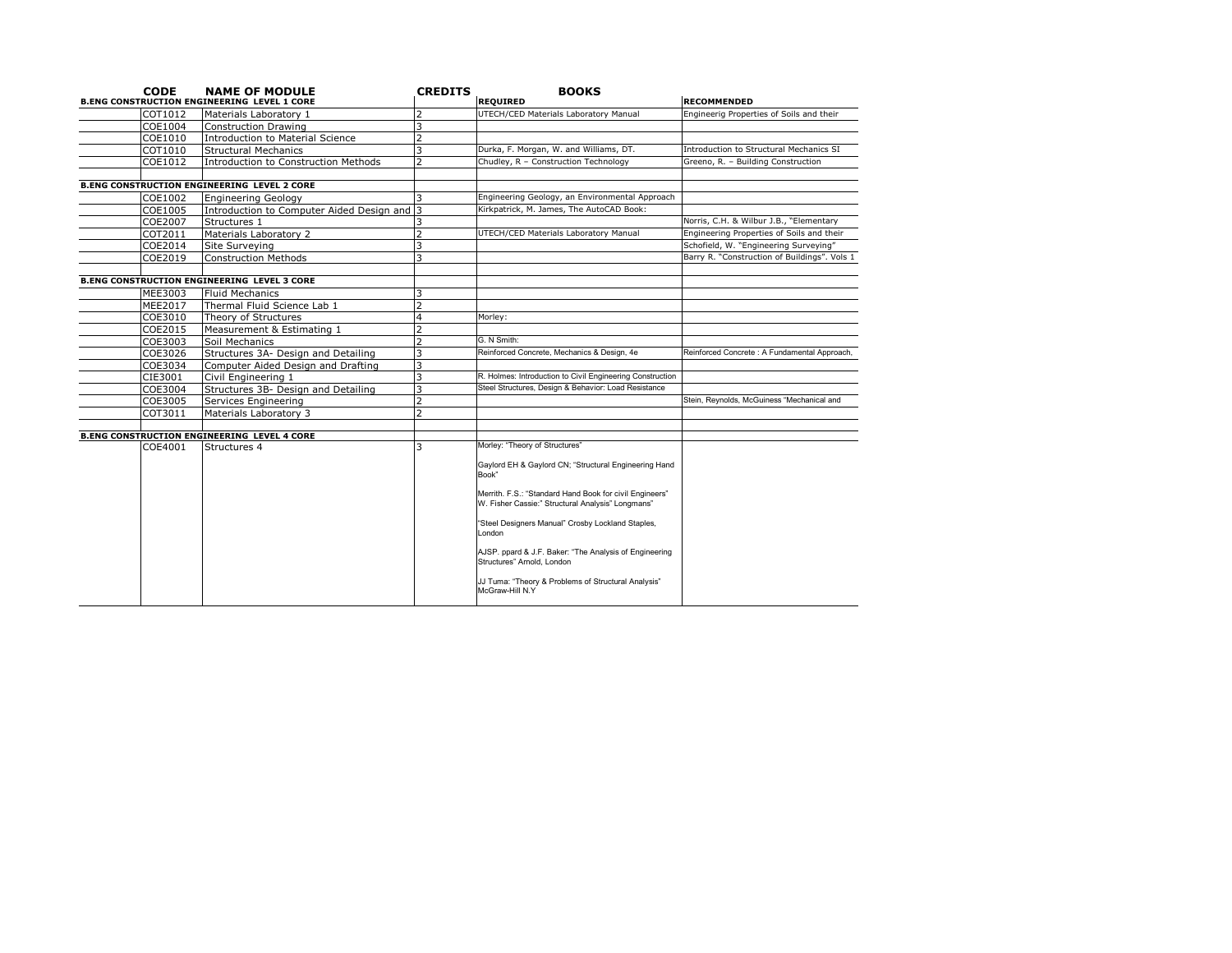| <b>COE4002</b> | Site Monitoring                   |   |                                                                                                                     |                                                                                                                          |
|----------------|-----------------------------------|---|---------------------------------------------------------------------------------------------------------------------|--------------------------------------------------------------------------------------------------------------------------|
| COE3031        | Construction Methods & Systems    |   | Stroud Foster et al - Mitchells Building Construction series<br>"Structure & Fabric I and II                        |                                                                                                                          |
|                |                                   |   | R. Chudley: Building Construction Vols 1-4                                                                          |                                                                                                                          |
|                |                                   |   | P. Brett: Formwork & Concrete Practice" Heinemann                                                                   |                                                                                                                          |
| <b>COE4006</b> | Construction Management           | 2 |                                                                                                                     | Management Techniques applied to Construction<br>Industry; Oakley and Poskitt;                                           |
|                |                                   |   |                                                                                                                     | Principles of Construction Management - R.<br>Pilcher                                                                    |
|                |                                   |   |                                                                                                                     | Modern Construction Management - Frank<br>Harris/Ronald McCaffer                                                         |
| COE4015        | <b>Professional Practice</b>      |   | Turner: "Building Contracts" Godwin                                                                                 |                                                                                                                          |
|                |                                   |   | Aqua Group: "Contract Administrative" Crosby Lockwood<br>& Son                                                      |                                                                                                                          |
| CIE4001        | Civil Engineering 2               |   | Holmes: "Introduction to Civil Engineering Construction"                                                            |                                                                                                                          |
|                |                                   |   | F.S. Merrit: "Standard Handbook for Civil Engineering"<br>McGraw-Hill                                               |                                                                                                                          |
| <b>COE4005</b> | Structures 5 (Design & Detailing) | 3 | Design of Wood Structures, 4e<br>by Donald E. Breyer<br>Timber Construction Manual, 4e                              | Steel Structures, Design & Behavior: Load<br>Resistance Factor Approach, 4e<br>by<br>Charles G. Salmon & John E. Johnson |
|                |                                   |   | by American Institute of Timber Construction                                                                        | ACI 318-95, Building Code and Commentary                                                                                 |
|                |                                   |   | Design of Pre-stressed Concrete<br>by Arthur H. Nilson                                                              | AISC LRFD Manual of Steel Construction                                                                                   |
|                |                                   |   | <b>Precast and Prestressed Concrete</b>                                                                             | Reinforced Concrete: A Fundamental Approach,<br>l4e                                                                      |
|                |                                   |   | <b>PCI DESIGN HANDBOOK</b>                                                                                          | by Dr. Edward G. Naway P.E.                                                                                              |
|                |                                   |   | Reinforced Masonry Engineering Handbook<br>by Masonry Institute of America                                          | Design of Concrete Structures<br>by Winter & Nilson                                                                      |
|                |                                   |   | Reinforced Concrete, Mechanics & Design, 3e<br>by James A. Macgregor                                                | Concrete Design Handbook<br>by Canadian Portland Cement Association                                                      |
|                |                                   |   |                                                                                                                     | <b>Structural Steel Designers Handbook</b><br>by Brockerbrough & Merrit                                                  |
| <b>ENE4001</b> | Environmental Engineering         |   | Corbit, Robert A., A standard handbook of Environmental<br>Engineering                                              |                                                                                                                          |
|                |                                   |   | Feachin Richard, G., Environmental Health Engineering<br>in the Tropics                                             |                                                                                                                          |
|                |                                   |   | Liu, David F., Environmental Engineering Handbook.                                                                  |                                                                                                                          |
| PRJ4017        | Final Project                     | 3 | Schloss, P.J. & Maureen Smith. Conducting Research.<br>Merril/Prentice Hall, (Latest Edition), or appropriate Text. |                                                                                                                          |
|                |                                   |   |                                                                                                                     |                                                                                                                          |